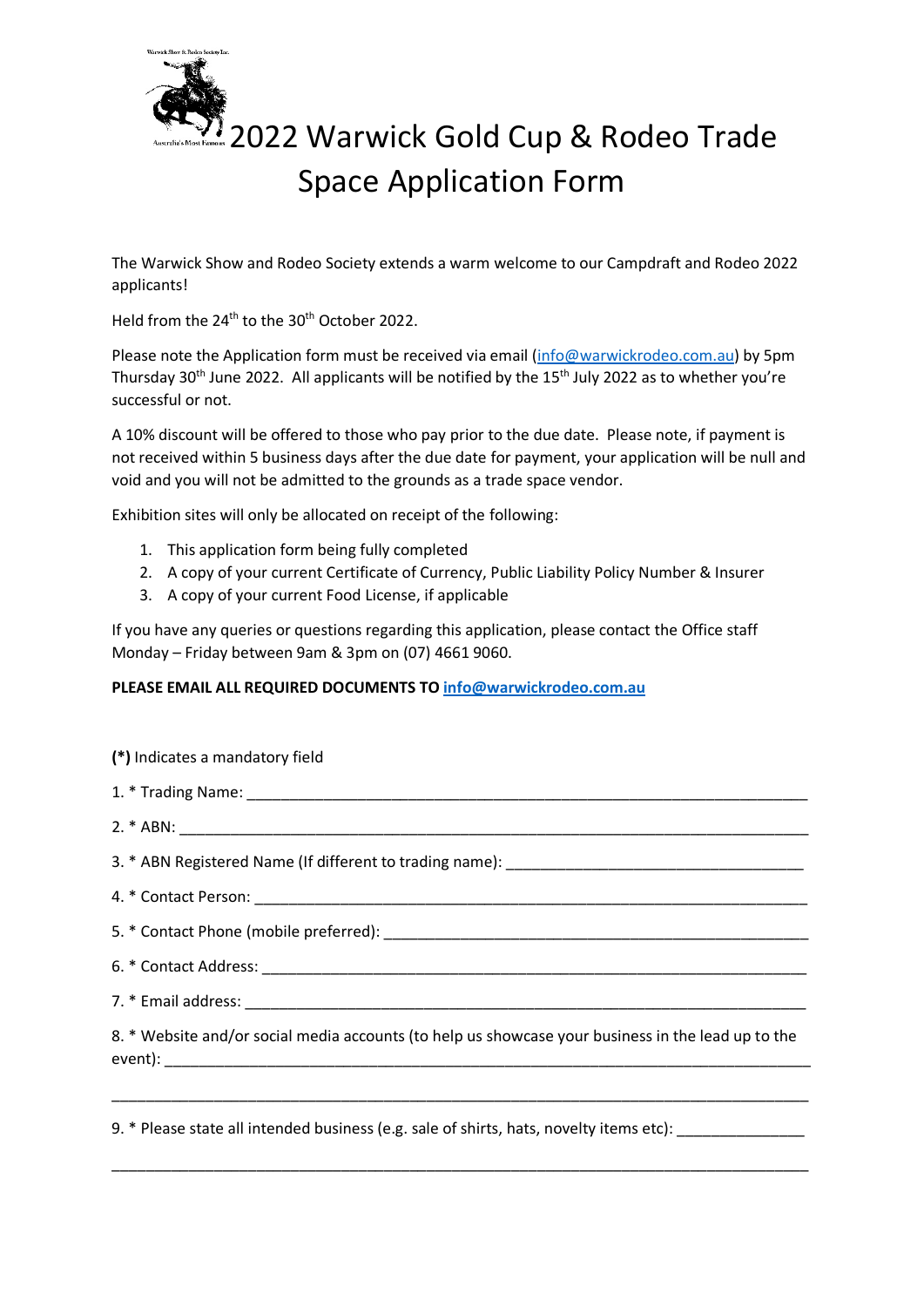10. \* Will you be selling coffee? Yes or No:

11. \* Please confirm you have emailed your current Certificate of Currency, Public Liability Policy Number & name of insurer and Food License (if applicable). If these documents are not provided at the time of submitting this form, your application will not be considered:

\_\_\_\_\_\_\_\_\_\_\_\_\_\_\_\_\_\_\_\_\_\_\_\_\_\_\_\_\_\_\_\_\_\_\_\_\_\_\_\_\_\_\_\_\_\_\_\_\_\_\_\_\_\_\_\_\_\_\_\_\_\_\_\_\_\_\_\_\_\_\_\_\_\_\_\_\_\_\_\_\_\_

12. \* Does your site require electricity? (Standard points are \$25.00 per point, 3 Phase Points are \$50.00 per point) Yes or No:

13. \*For Standard electricity, how many points do you need?:\_\_\_\_\_\_\_\_\_\_\_\_\_\_\_\_\_\_\_\_\_\_\_\_\_\_\_\_\_\_\_\_

14.\* For 3 Phase electricity how many points do you need?:

15. \* Do you want an inside site? Yes / No / Don't mind :

16.\* How much site frontage do you need? Please answer in whole meters. No additional space will be given so you must make sure you are giving yourself enough room or at the event you will not be able to set up. Each meter costs \$220 so a 3m frontage will cost \$660:

17. \* How much additional site depth do you need? All sites come with a 5m depth as standard. Each additional meter costs \$27.50:

5m standard

Additional Depth required in meters:

18. \*Do you require additional exhibitor passes? Included in your site hire is a 3x4 day passes & 1 x access all areas vehicle pass. (If your site is over 5m in frontage, 1 extra gate pass will be provided). Extra passes are for workers only and each additional pass is \$55.00:

19. \* Do you require a camping / caravan site?:

20. List of Banned items at the 2022 Warwick Rodeo as follows: -

- Bouncing Beans
- Bomb bags
- Drug related goods (including cocaine kits, bongs etc)
- Explicit & hardcore T-Shirts
- Fake cigarettes
- Fireworks crackers
- Fuel type fire lighters (Zippo)
- Horns & Trumpets
- Knives (including pen knives)
- Laser pointers
- Metal & wooden martial art nunchakas
- Playing cards (nude or lurid)
- Pressure pack snow
- Pressure pack fart gas
- Silly string
- Stink bombs
- Shang-hi / sling shots
- Water bombs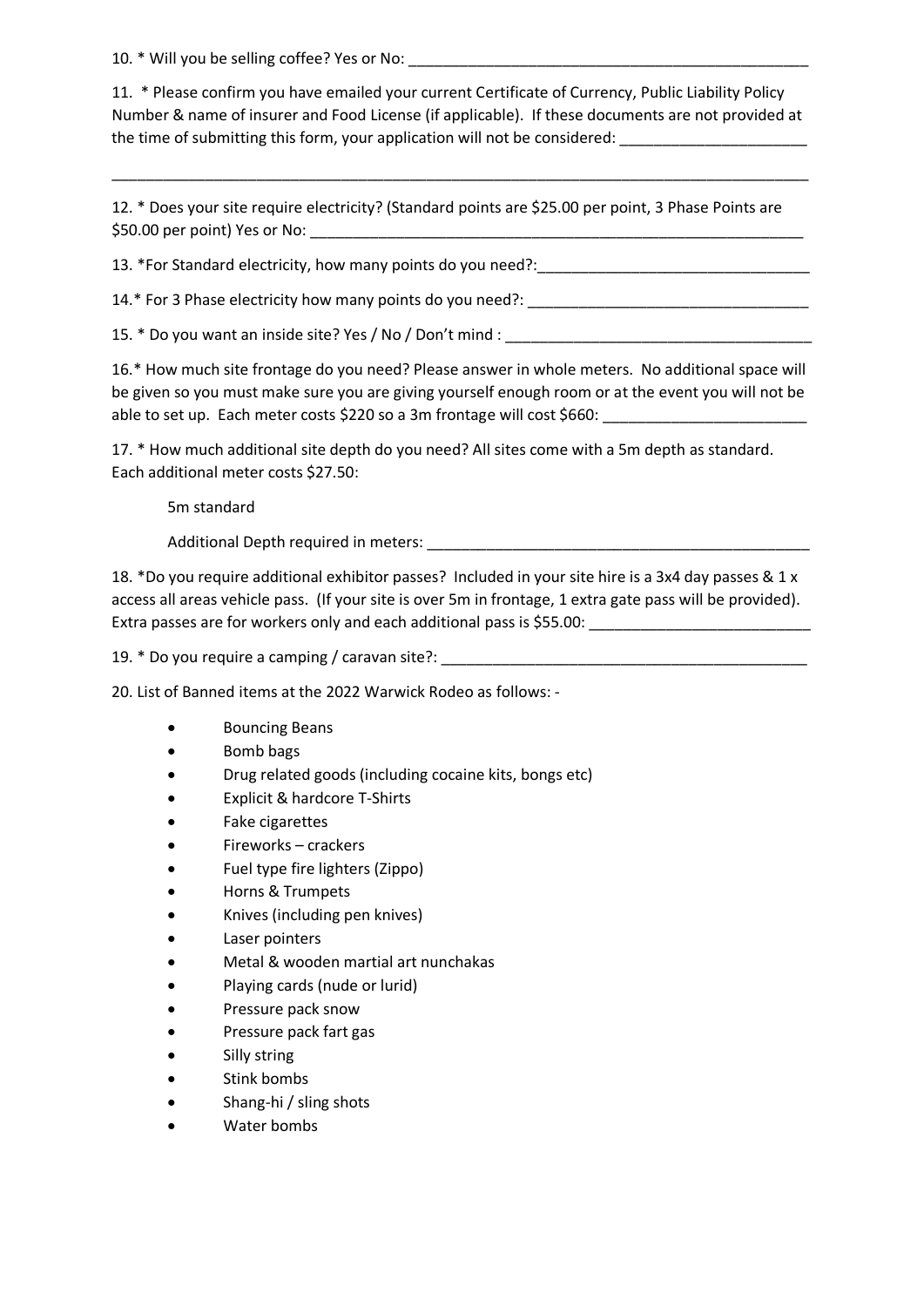Toy guns are acceptable, however the following are not:-

- Ball bearing guns
- Eight shot caps
- Pellet guns
- Pop downs (throw downs)
- Potato guns
- Replica guns (bullet type)
- Roll caps
- Strip caps
- Water pistols over 150mm (6")

Samurai, English & fencing swords are to be sold in Sealed Packages by Licensed Traders ONLY

## LIST OF TRADITIONAL SHOWMEN LINES

- Fairy floss
- Dagwood dogs
- Waffles
- Doughnuts
- Toffee apples
- Snow cones & cordial based drinks
- Toys & novelties including dolls on sticks, inflatable & soft plush toys & fluffy toys over 30cms

I agree and will comply (Signature required) : \_\_\_\_\_\_\_\_\_\_\_\_\_\_\_\_\_\_\_\_\_\_\_\_\_\_\_\_\_\_\_\_\_

## **Terms and Conditions**

Please read the following conditions of application prior to completing & submitting your application form. By signing the Trade Space Application Form you are accepting these conditions of application & general conditions of entry.

- 1. A complete and correct application, which includes a copy of your current Certificate of Currency, Public Liability Insurance & current Food Vendors License if applicable. The Trade Space Vendor must maintain with an insurance company, an adequate public and products liability insurance for the duration of the event.
- 2. All successful applications will receive an email of confirmation including details regarding setup for the event and the invoice will be attached to this email. Unsuccessful applicants will also be emailed.
- 3. Vendors will be given the option to cancel their site within 5 business days of being sent the approval email without penalty. A 10% discount will be offered if paid before the due date. Otherwise, full payment will be due no later than 5 business days after the due date. If payment is not received, your application becomes null and void.
- 4. Each successful vendor will be allocated a particular site. This site cannot be exchanged. The size of the site allocated will be as per the site frontage and site depth applied for on the application form. (PLEASE ENSURE YOU HAVE READ AND UNDERSTOOD **BEFORE** YOU COMPLETE THIS SECTION) If the vendor requires a replenishment vehicle, please include on application. No camping will be allowed at your site. This needs to be applied for separately. **NO LATITUDE WILL BE GIVEN**. No selling, canvassing, hawking or distribution of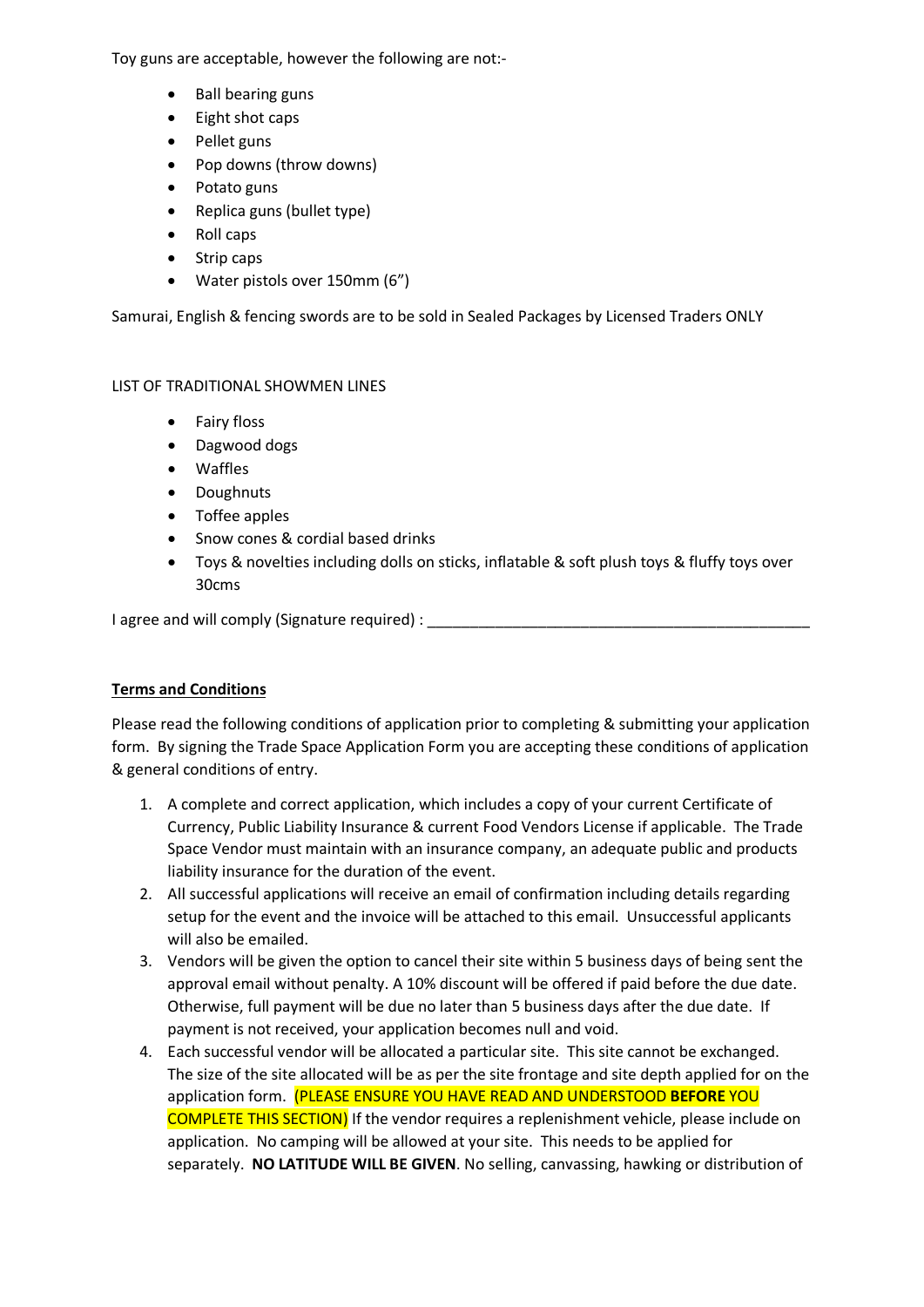printed or other matter will be permitted outside of the area assigned to the vendor. **NO MOBILE SELLING ALLOWED UNDER ANY CIRCUMSTANCES**. Failure to comply with this stipulation will warrant the confiscation of such articles/goods and the eviction of offending persons from the Warwick Showgrounds. If the vendor is dissatisfied with the allocated site, the vendor should withdraw the application immediately. Do not arrive at the event expecting to negotiate another site. The Warwick Show and Rodeo Society Inc reserves the right to move a vendor should the need arise.

- 5. All trade sites must be kept clean and completely free of rubbish during trading and when trade site is vacated at finish of event. **NO GLASS IS TO BE BROUGHT ONTO THE GROUNDS**.
- 6. The vendor must comply with all statutory obligations and regulations made under them for the following: Workplace Health & Safety Act, Safe Food (Qld), The Electrical Safety Act 2002, the Dangerous Goods Safety Management Act 2001 and any applicable Advisory Standards, Industry Codes of Practice or Australian Standards which apply in Queensland. See (1) current Food License must be provided on Application if applicable.
- 7. Vendors in the Trade Space area cannot sell Traditional Showmen lines as follows:
	- Fairy floss
	- Dagwood dogs
	- Waffles
	- Doughnuts
	- Toffee apples
	- Snow cones
	- Cordial based drinks
	- Toys & novelties including dolls on sticks
	- Inflatable and soft plush toys

Noncompliance may result in the vendor being removed from the grounds and the vendor may be refused entry to any future Warwick Show & Rodeo Society Inc events.

- 8. Only those goods of the nature stated on the application form are to be displayed and/or sold. The Trade Space Coordinator shall retain the power to enter upon the vendor's site and remove any article, sign, picture or printed matter which may be deemed as obscene or likely cause offence to the general public and/or officials of the Warwick Show and Rodeo Society Inc.
- 9. The Trade Space Vendor indemnifies the Warwick Show & Rodeo Society Inc and its personnel against all expenses, losses, damages and costs that they may sustain or incur as a result of any claims made by any person against the Trade Space Vendor during the event.
- 10. All Trade Space Vendors will need to be in place as per the confirmation email. All vendors are to follow the guidelines set out by the Trade Space Coordinator on duty or his/her representative. Any vehicles/displays set up in the wrong area will be moved. No structure or goods or chattels owned or used by the Vendor shall overhang or protrude beyond the boundaries of the allocated trade space site. Unauthorized vehicles will be towed away at the owner's expense.
- 11. In the interest of public safety, trade display vehicles and machinery will not be able to exit the grounds until the event finishes.
- 12. Camp sites are available free of charge (not with trade site) on the grounds for vendors however they will need to pay \$25.00 per night for additional nights as stipulated on the application form.
- 13. Vendors are required to abide by sponsorship restrictions on product sales as advised by the Warwick Show and Rodeo Society Inc prior to the event.
- 14. The Warwick Show and Rodeo Society Inc reserves the right to reject any application and refund any relevant fees paid.
- 15. No sub-letting is allowed.